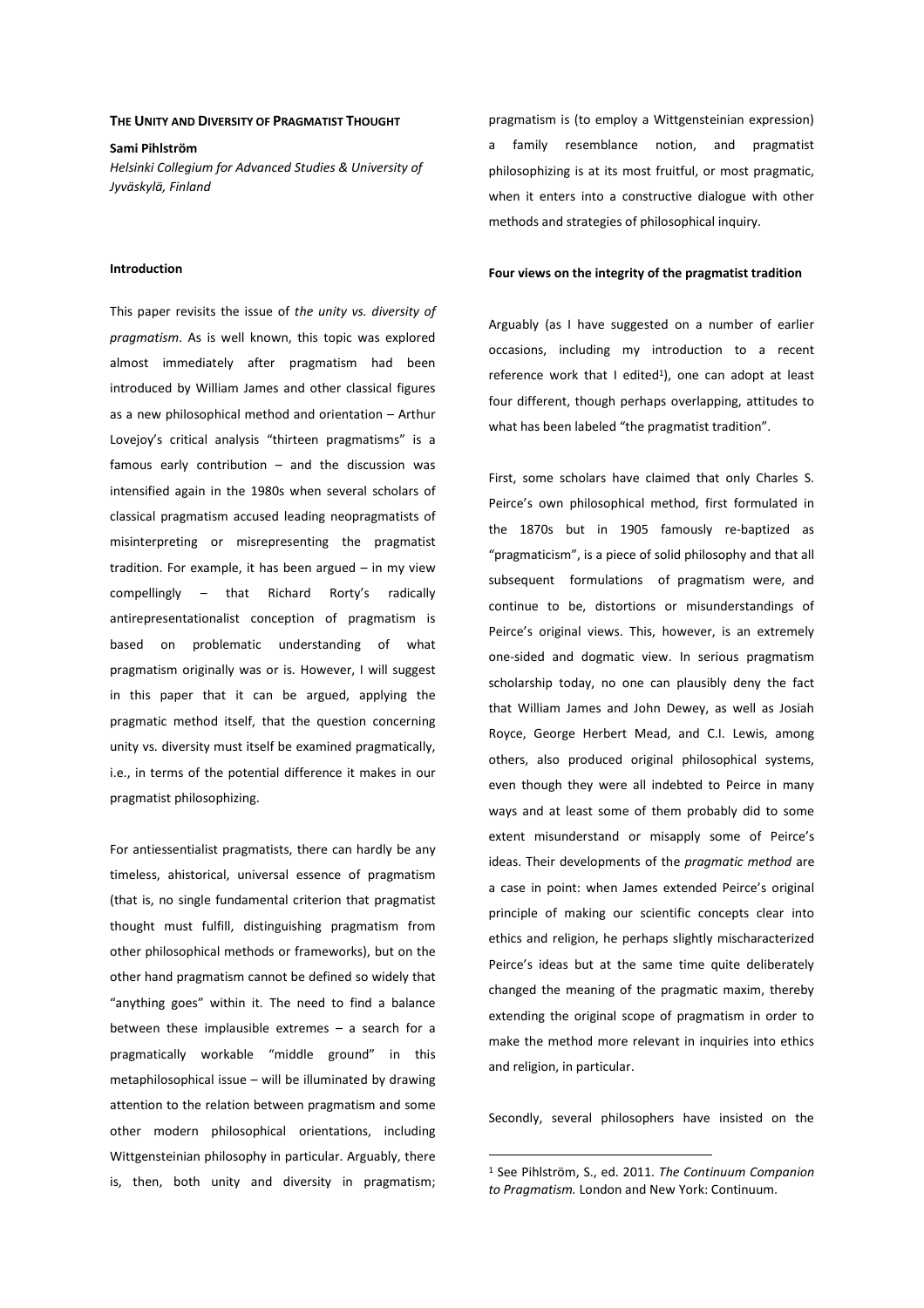primacy of Peirce's version of pragmatism while admitting that there are interesting and important non-Peircean developments to be found within the tradition. In contrast to the first group of scholars, for whom there is only one true pragmatism, these philosophers – including, e.g., H.O. Mounce and Nicholas Rescher – maintain that there are essentially "two pragmatisms": Peirce's original *realist* views have gradually been transformed, via James's, Dewey's and others' contributions to the pragmatist tradition, to something completely different, namely, Rorty's *antirealist* and *relativist* neopragmatism (which Rorty himself refused to characterize as "relativist", though) . The "two pragmatisms" picture thereby assumes a strict dichotomy between Peircean pragmatism, on the one hand, and all later, inferior pragmatist systems, on the other.

Thirdly, one may insist on the *continuity* of certain pragmatist themes in all the classics of the movement, especially Peirce, James, and Dewey but also including Royce, F.C.S. Schiller, Mead, and Lewis. These themes include, e.g., philosophical notions such as experience, purposiveness, human interest, continuity, creativity, growth, habit (of action), (non-reductive) naturalism, all of them receiving specifically pragmatist interpretations and elaborations. For example, the concept of experience, as developed by pragmatists, is dynamic and active, hence quite different from, say, the classical British empiricists' static and passive notion of experience. Those adopting this third approach (e.g., Susan Haack, Sandra Rosenthal, and many others) usually insist, however, that neopragmatists like Rorty have seriously distorted original pragmatism. This group finds considerably more unity in the pragmatist tradition than the first two, but still prefers to continue to learn from the classics of the movement instead of developing neopragmatism.

Finally, there is a fourth attitude, adopted (I think) by myself and fortunately many others as well today. The one maintaining this attitude is prepared to admit that even Rorty's neopragmatism is part of the extremely heterogeneous tradition we may call pragmatism. There are both unity and enormous differences among the pragmatists – within this one and the same dynamically developing tradition whose amorphousness is a sign of its philosophical strength and vitality rather than of distortion or corruption. It is, however, compatible with this attitude, emphasizing both the unity and the differences -in-unity of the pragmatist tradition, to attack, say, Rorty's (mis)readings of the classical pragmatists. Internal critique of pragmatism is, crucially, part of pragmatism itself. Moreover, this fourth position acknowledges that pragmatism – as well as, possibly, any other truly living philosophical tradition – is to a great extent constituted by the open question regarding who is to be classified as a thinker belonging to this tradition, and on which criteria. It is, furthermore, well compatible with this flexible attitude to the tradition to encourage "new pragmatisms" (to refer to the title of Cheryl Misak's 2007 collection<sup>2</sup>), contributions to epistemology, metaphysics, philosophy of language, and other fields that need not have any explicit connection with the historical tradition of pragmatism but that nevertheless develop somewhat similar views and arguments.

When defining pragmatism and distinguishing it from other philosophies one must always carefully consider the *pragmatic purpose* such definitions and distinctions are taken to serve. Are we seeking the final truth about what pragmatism essentially is (or was) in order to be able to tell "true" pragmatists apart from those who distort the tradition? And if so, do we believe that the "true" pragmatism thus distinguished from its actual and possible distortions will help us in solving some particular philosophical (or historical and interpretive) problems? In many cases, there may be good pragmatic reasons for resisting such attempts to establish a pragmatist

<sup>2</sup> Misak, Ch., ed. 2007. *New Pragmatists.* Oxford: Clarendon.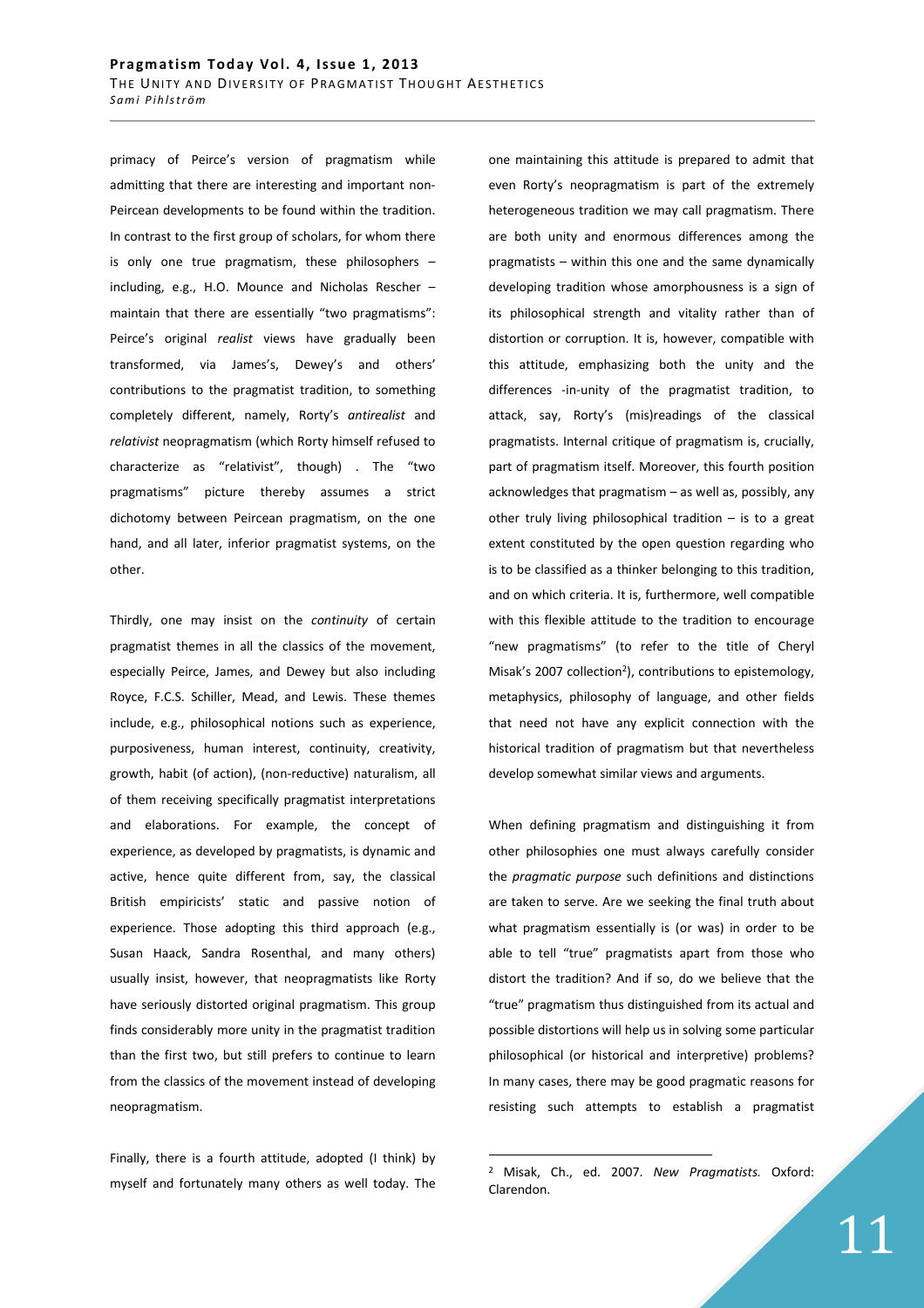orthodoxy. It may be advisable to leave the exact status of pragmatism open, to look and see what kinds of different philosophies and philosophers (as well as non philosophers) are discussed under the rubric "pragmatism", and to try to develop context-sensitive philosophical reasons for considering or for refusing to consider some particular line of thought a form of pragmatism. The nature of pragmatism will then be continuously open to debate, and there is no pressing pragmatic need to finally conclude such a debate any time soon.

# **Pragmatism and other contemporary philosophical approaches**

I concluded the *Continuum Companion to Pragmatism*, mentioned in the previous section, with a chapter on the "new directions" of pragmatism today. In that chapter, I included a brief comparison of pragmatism with some other major current philosophical orientations. Let me here recapitulate the main points of that discussion.

First, pragmatism clearly shares with *analytic philosophy*  the emphasis on argumentative rigor and conceptual clarity (though relatively few pragmatists are willing to phrase their arguments in formal language). What pragmatism does not share with (at least some parts of) analytic philosophy is the occasional narrow-mindedness of the latter. Contemporary analytic debates in epistemology, metaphysics, or the philosophy of mind are often relatively narrowly focused in the sense that philosophical voices from outside the analytic tradition itself – from, say, pragmatism or phenomenology or Wittgenstein studies – are not taken seriously at all. Pragmatism scholarship, in my view, is at its best when it truly communicates with other traditions, including of course analytic philosophy; against philosophical specialization of various stripes it can demonstrate the fruitfulness of listening to "other voices". As there are no good reasons for analytic philosophers to ignore relevant pragmatist contributions – even though, for instance, Peirce's scholastic realism is, unbelievably, hardly ever discussed in the context of analytic metaphysics, although it offers crucial insights into generality and modality that could transform the entire analytic debate – nor are there any better reasons for pragmatists to be militant anti -analytic philosophers.

Secondly, pragmatism shares with *phenomenology* the attempt to draw attention to (subjective or intersubjective, as well as dynamic and embodied) experience. However, it does not accept some phenomenologists' foundationalist approaches that seek to offer an a priori foundation for the sciences, for instance – nor the related dream of what may be called philosophical presuppositionlessness, the attempt to begin one's inquiries from an absolutely certain standpoint with all "natural" presuppositions, including even the belief in the reality of a natural world, "bracketed". In the interest of opening a genuine dialogue with Husserlian, Heideggerian, and Merleau-Pontyan phenomenologists, the pragmatist may refer to Peirce's own peculiar phenomenology (phaneroscopy) as well as to James's and Dewey's concerns with "pure" or "primary" experience, but the point I am trying to make here is broader. Pragmatism and phenomenology can join forces in reconsidering our philosophical methodologies at a fundamental level. It could even be investigated whether the so-called pragmatic method (the pragmatic maxim) and the phenomenological method (or the phenomenological reduction) could be interpreted not as mutually exclusive or contrasting methodologically choices but as mutually supporting ones, both of which could be employed in philosophical attempts to understand our experience as it emerges within habits of action.

Thirdly, our being-in-the-world – to use Heideggerian terminology – can be seen as a basic problem in pragmatism. This problem, obviously, is something that pragmatism shares with *existentialism* and *hermeneutics*. Together with these in many ways rather different

12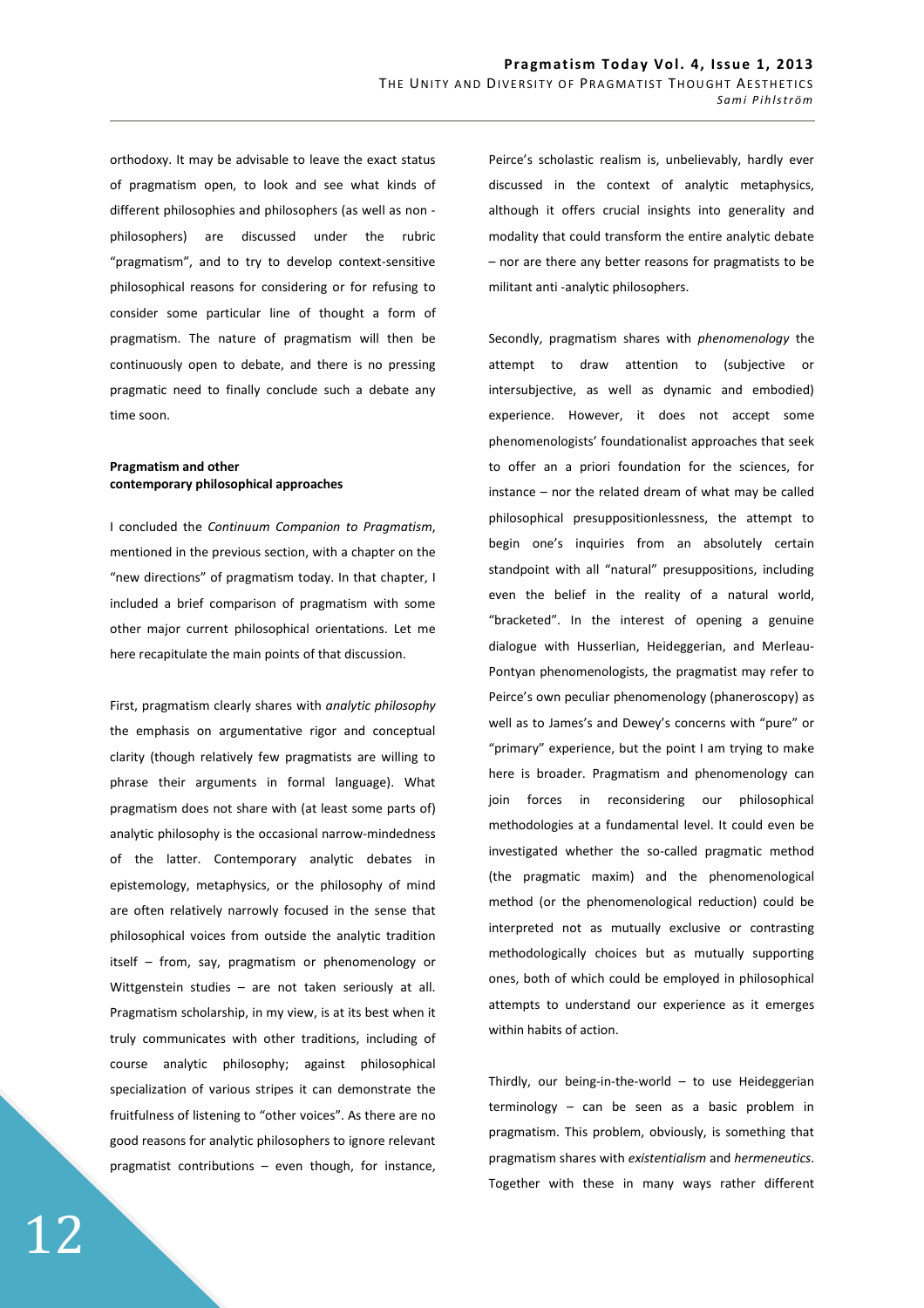philosophical orientations, pragmatism emphasizes our self-understanding, as well as our need to take seriously our finitude and mortality as defining our existential situation as well as the resulting turn toward the future, to the ways in which the experienced world opens to us in our inevitably finite horizon. In Sartrean jargon, "man is a project", never completed, and this is something that most pragmatists would be happy to subscribe to  $$ without, however, subscribing to the thesis that human existence is absurd. It is precisely by understanding ourselves as incomplete projects that we may revolt against absurdity.

Fourthly, pragmatism  $-$  or at least some currents within Deweyan pragmatism aiming at a viable account of democracy, in particular – are at least as actively political and as seriously investigating the possibility of sociocultural transformation in contemporary societies as *critical theory* (or the Frankfurt School), despite the latter's key representatives', especially Max Horkheimer's, uncompromising critique of pragmatism as an approach allegedly naively based on instrumental reason. What pragmatism does not share with critical theory is the latter's deep cultural pessimism. Pragmatism looks toward the future and, for example, to the development of modern technology melioristically and hence more open-mindedly, refusing to allow technological determinism and pessimism to overshadow the positive promises inherent in the development of new methods of thinking and acting in the world.

Fifthly, and finally, pragmatism is (as repeatedly argued in some of my previous works<sup>3</sup>), reinterpretable as a form of (Kantian-like though clearly not orthodoxly Kantian) *transcendental philosophy*. In particular, pragmatism emphasizes the kind of *reflexivity* – the self-

3 See Pihlström, S. 2003. *Naturalizing the Transcendental: A Pragmatic View.* Amherst, NY: Prometheus Books; a n d Pihlström, S. 2009. *Pragmatist Metaphysics.* London: Continuum.

 $\overline{a}$ 

reflection of human reason and intelligence, as rooted in our practices – that has been a cornerstone of transcendental philosophy since Kant. However, as noted in connection with phenomenology, pragmatism is not at all happy with transcendental philosophers' aim to provide an aprioristic first foundation for philosophy and science. There is, and can be, no "first philosophy"; here the pragmatist attitude is deeply fallibilist. Everything, including the transcendental conditions we may identify as necessary for the possibility of certain given human actualities (e.g., experience or meaning), is revisable and reinterpretable in the course of our ongoing experience and inquiry.

Most of the philosophical traditions or schools here only very briefly compared to pragmatism are unfortunately somewhat narrow-minded and shortsighted when it comes to seeking and maintaining communicative relations outside one's own approach. The same is, admittedly, true about pragmatism. All too often pragmatists just debate among themselves over what pragmatism actually is or who should (or should not) be called a pragmatist. Such debates do play an important role in keeping pragmatism an open tradition, but they may also to some extent hinder the development of dialogues between pragmatism and other orientations. The pragmatic attitude itself would strongly favor encouraging such dialogue.

Insofar as pragmatism  $-$  or the pragmatic method  $$ amounts to a philosophical attempt to understand human being-in-the-world reflexively from within the practices in which that being-in-the- world is manifested, it is not primarily, let alone exclusively, a philosophical *theory* about anything more specific than that, although it is highly relevant in a number of theoretical discussions in various areas of philosophy. Pragmatism may not be immediately applicable to philosophical or scientific problems, but then again pragmatists are, or should be, suspicious of the very idea of *applying* philosophical theory to some practical problem. Good philosophy is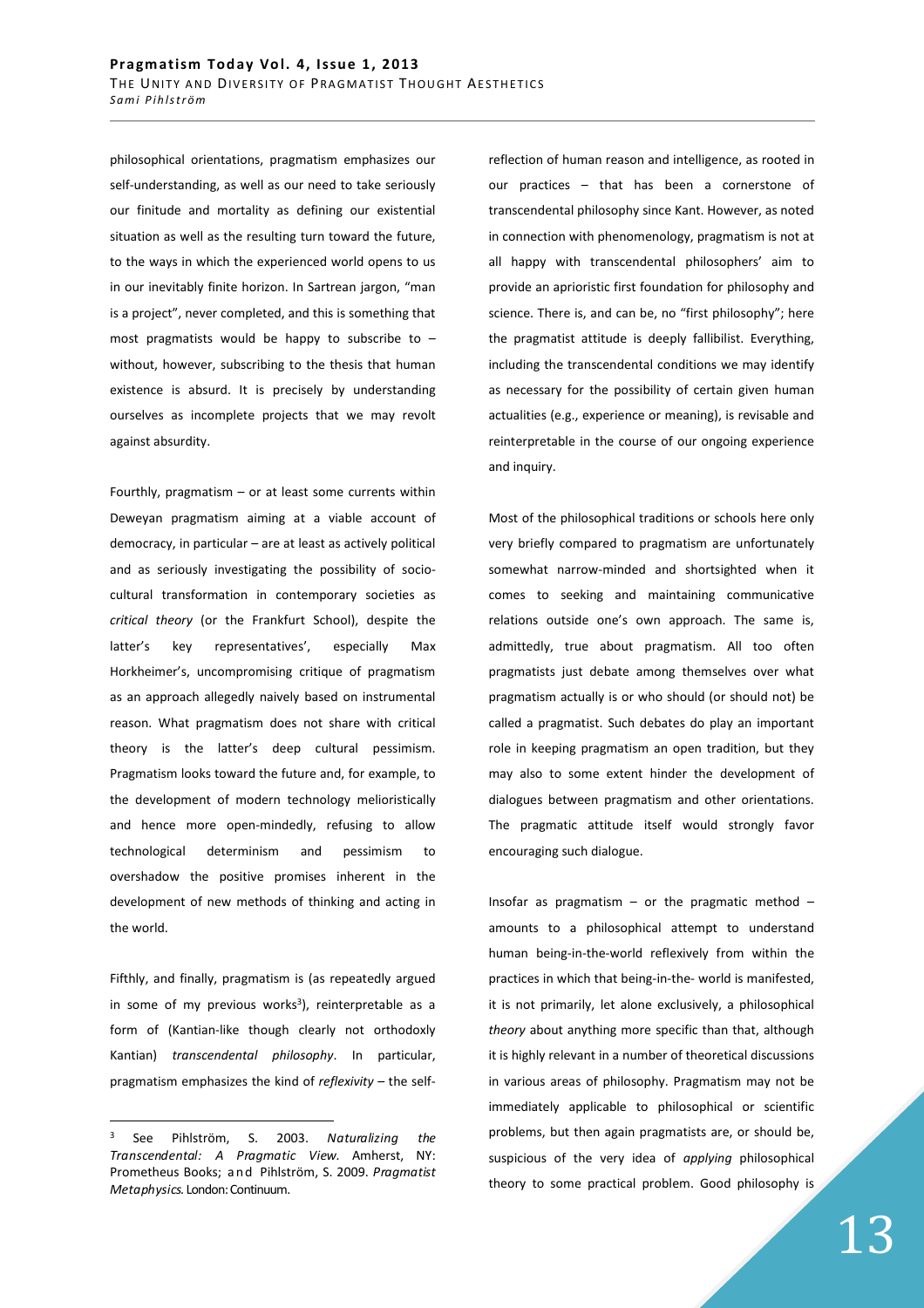always already "applied" simply by being humanly relevant. On the other hand, pragmatism is certainly not independent of the surrounding scientific disciplines. Our philosophical attempts to understand ourselves and the world we live in often emerge from the developments of the empirical sciences. In addition to the dialogues between rival philosophical schools, pragmatism should promote *interdisciplinary* dialogues in inquiry, especially across the supposed gulf between the human and the natural sciences.

Taking all of this into account, I cannot think of a better categorization for pragmatism than the one according to which pragmatism is a form of *philosophical anthropology*. Like pragmatism itself, this field of philosophical inquiry virtually extends through philosophy as a whole. Metaphysical, epistemological, ethical, and many other issues often classified as belonging to different sub-fields of philosophy are all crucial, and entangled, in philosophical anthropology. The pragmatist is a philosophical anthropologist in the sense of considering all these and other philosophical topics in terms of human practices and habits – of human culture not to be distinguished from nature. Thus, pragmatism may in fact be promising in contemporary philosophy also because it may be able to make philosophical anthropology flourish ag ain as a philosophical program. This is at least one of the potential new directions that pragmatists may look forward to.

### **Pragmatism and Wittgensteinianism**

Let me conclude this paper by a brief discussion of pragmatism and Wittgensteinian philosophy – even though, historically, there is little to be added to the already existing scholarship on the relation between Ludwig Wittgenstein's philosophy and the pragmatist tradition. Russell Goodman's monograph, *Wittgenstein* 

and William James<sup>4</sup>, tells us most that is worth telling about this issue, at least insofar as we are concerned with Wittgenstein's relation to James. There are, however, a number of (both historical and systematic) issues in contemporary Wittgenstein scholarship that could be fruitfully re-examined from a pragmatist perspective.

For example, in recent Wittgenstein studies, several noted scholars (including James Conant, Cora Diamond, and Rupert Read) have suggested that Wittgenstein's philosophy is completely different from any traditional attempts to philosophize in terms of theses and arguments. Those are to be rejected as little more than remnants of "dogmatic" ways of doing philosophy. Instead of engaging with theses and arguments, philosophy should be therapeutical and deconstructive, helping us get rid of assumptions that lead us to philosophical pseudo-problems in the first place. The socalled "New Wittgensteinians", taking very seriously Wittgenstein's famous encouragement to "drop the ladder" toward the end of the *Tractatus* and his later proposal in the *Philosophical Investigations* to lead philosophical thought to "peace", advance this therapeutic-deconstructive program.

From a pragmatist point of view, we can again perceive a misleadingly dichotomous opposition between implausible extremes at work here. To defend a modestly traditional conception of philosophy as a systematic, argumentative practice employing theses and arguments supporting those theses is not to be a dogmatic believer in any particular philosophical system. As a brief illustration of this, I suggest that, despite his criticism of traditional ways of doing philosophy, Wittgenstein can be seen as employing pragmatic versions of Kantian-styled *transcendental arguments*  (e.g., the private language argument) in favor of certain

<sup>4</sup> See Goodman, R. 2002. *Wittgenstein and William James*. Cambridge: Cambridge University Press.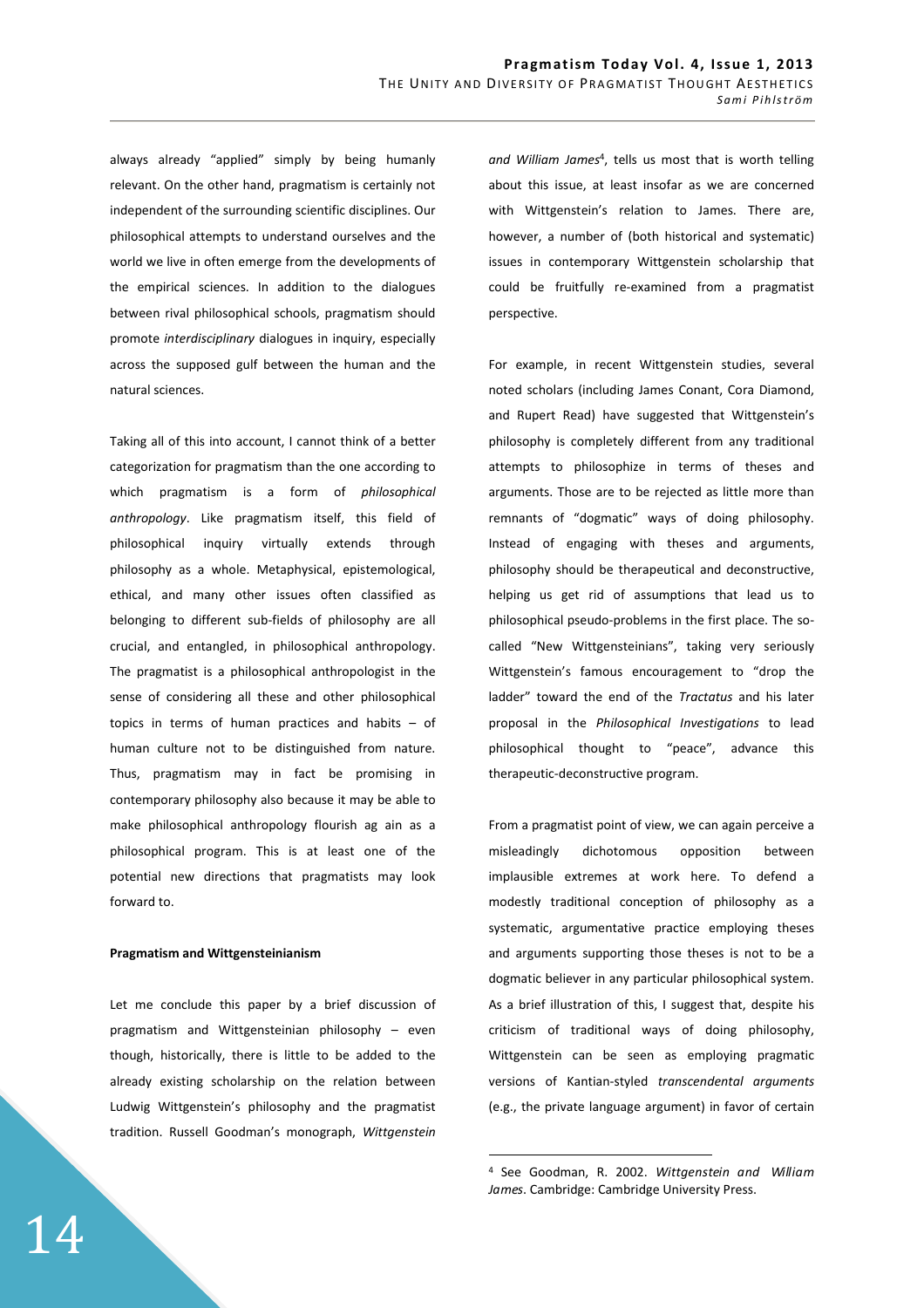philosophical conceptions (e.g., the view that our language is necessarily public). The private language argument can be regarded as transcendental precisely because the fact that language is public is, as a result of this argument, claimed to be a necessary condition for the very possibility of linguistic meaning. A private language would not be a language at all; as Wittgenstein notes, rules cannot be followed privately. Similarly, it could be argued on the basis of Wittgenstein's *On Certainty* that, necessarily, there must be agreement about certain apparently empirical matters ("hinges", e.g., our basic conviction about the earth having existed for a long time and not just for, say, five minutes) in order for meaningful use of language to be possible at all. I am not making any claims about the success of these or any other Wittgensteinian arguments, but it seems to me clear that Wittgenstein can be plausibly read as employing a "pragmatized" transcendental method of examining the necessary practice-embedded conditions for the possibility of something (e.g., meaningful language) whose actuality we take as given.

Analogously, the pragmatists can also be reinterpreted as philosophers presenting and evaluating such transcendental arguments (or, more broadly, transcendental considerations and inquiries), even though neopragmatists like Rorty have tried to depict not only Wittgenstein but also James and Dewey in a deconstructive manner, as some kind of precursors of both Wittgensteinian therapy and Derridean deconstruction (and postmodernism generally). For a pragmatist, there is no reason at all to resort to any unpragmatic dichotomy between transcendental philosophical theory and philosophy as a therapeutically relevant practical activity. Rather, philosophical theorizing itself is, inevitably, a practice-embedded human activity.

A healthy pragmatism should, then, instead of relying on an essentialist dichotomy between post - philosophical therapy and systematic argumentation, insist on the compatibility and deep complementarity of deconstruction and reconstruction. The deconstruction of philosophical problems and ideas should always be followed by a reconstruction. This is in effect what Dewey argued in *Reconstruction in Philosophy* (1920); as Hilary Putnam later put it in *Renewing Philosophy*, "deconstruction without reconstruction is irresponsibility".<sup>5</sup> The crude dichotomy between therapeutic and systematic philosophy is completely unpragmatic, as it assumes an essentialistic conception of *the* proper way of doing philosophy, without letting the richness of different philosophical aims, methods, and conceptions flourish. It thinks before looking, to use a Wittgensteinian phrase; or, to adopt a Peircean expression, it blocks the road of inquiry. Our philosophical inquiries often need both deconstruction and reconstruction; therefore, to one-sidedly restrict proper philosophizing to only one of these impedes philosophical understanding.

There are many other debates in Wittgenstein scholarship to which a pragmatist perspective would offer insightful (but often neglected) perspectives. For instance, three key issues of Wittgenstein studies provide particularly useful insights into the ways in which Wittgenstein, or the contemporary "Wittgensteinian" philosopher, could be regarded as a pragmatist: the distinction – invoked in recent discussions of *On Certainty*, in particular – between *the propositional and the non-propositional*; the related tension between anti-Cartesian *fallibilism* and what has been called (by Stanley Cavell) *the "truth in skepticism"* in Wittgenstein; as well as the relation between *metaphysics and the criticism of metaphysics* in Wittgenstein's philosophy, and Wittgensteinian philosophy more generally. I believe it can be plausibly argued that dichotomous readings of Wittgenstein in terms of these three philosophical (or metaphilosophical) oppositions lead to unpragmatist and

<sup>5</sup> Putnam, H. 1992. *Renewing Philosophy*. Cambridge, Mass., Harvard University Press, 133.